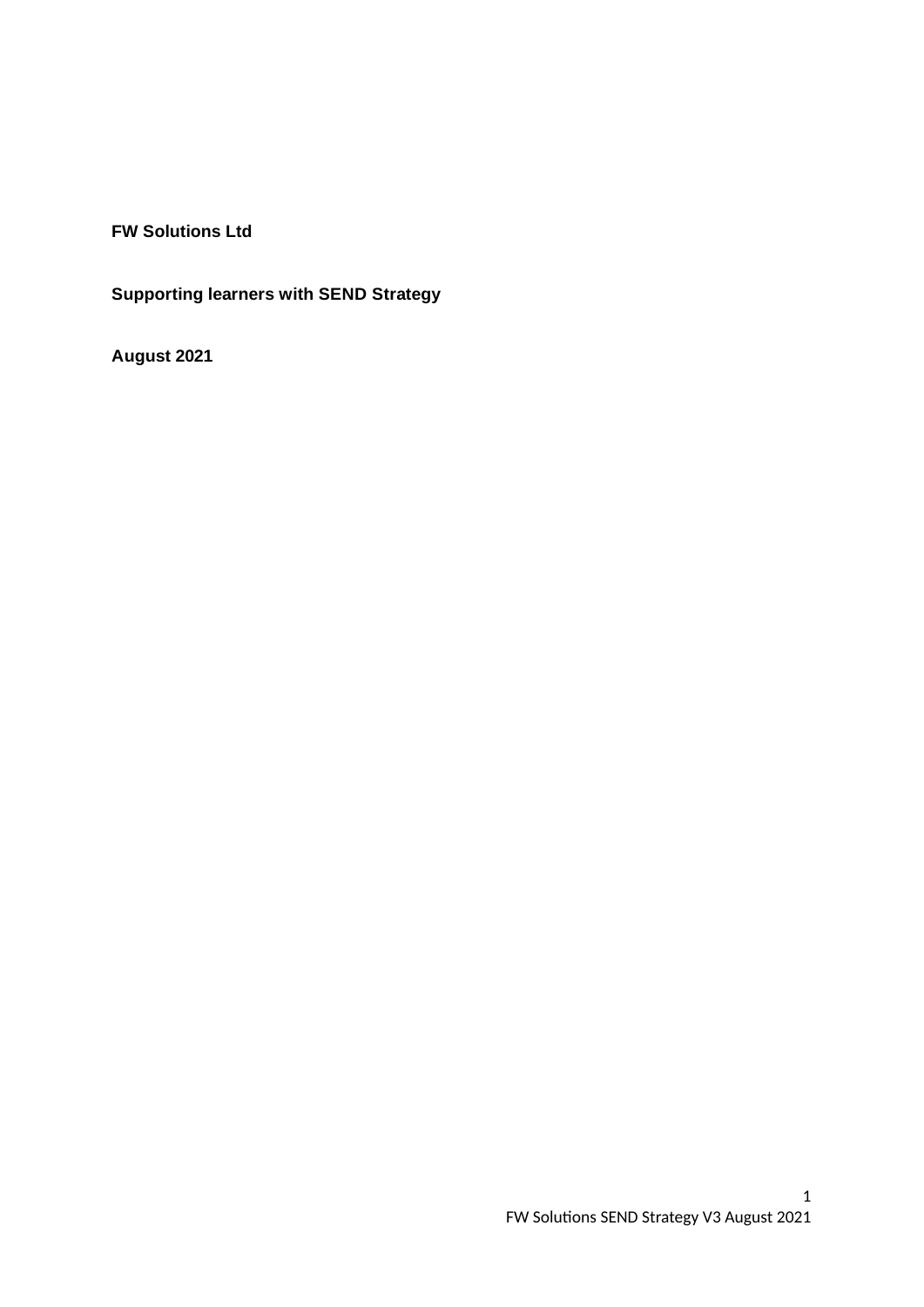#### **Introduction**

This document outlines FW Solutions' strategy for supporting young learners (aged 16-25) and adults with Special Educational Needs and Disabilities (SEND) within our Further Education and Apprenticeship provision. Our vision and priorities for young people and adults with SEND are set within the context of a changing national policy environment, and a changing local context.

In this version of the strategy, we also outline the strategy for supporting learners with SEND during the COVID 19 pandemic, where previous methods of 1:1 learning in person have been affected.

The strategy will be continually reviewed and updated to take account of feedback from stakeholders. In addition, it is likely that further changes are likely to take place in the Further Education and Apprenticeship arena over the next 5 to 10 years.

The introduction of the SEND code of practice January 2015 provided an ideal opportunity to improve our support for children and young people with SEND and their families.

This strategy is designed to reinforce our continuing commitment to high quality education services in the further education sector. It outlines how we intend to respond to national policy and the various local offers from the local authorities in areas in which we deliver apprenticeships and adult training. We are committed to ensuring SEND strategies translate into real improvements for vulnerable learners and their families and positive outcomes for their education and careers.

This strategy outlines the key principles of the Government's Special Educational Needs and Disability code of practice: 0 to 25 years. The overall vision for children and young people with special educational needs and disabilities in Further Education is the same as for all children and young people – that they achieve well in their early years, at school and then college or further education and training and transition into adulthood and lead happy and fulfilled lives. FW Solutions' strategy also encompasses the support requirements of adult apprentices and further education learners with SEND to engage in inclusive education programmes.

From the Code of practice, children and young people's experiences will be of a system which is less confrontational and more efficient. Their special educational needs and disabilities will be picked up at the earliest point with support routinely put in place quickly. Following their school journey, the aspirations for young people and adults with SEND engaging in our adult education programmes will be raised through an increased focus on life outcomes, including employment and greater independence.

This strategy provides support for staff members in identifying work-based strategies, which may be useful in meeting learners' needs within teaching and learning sessions. However, we know that one size does not fit all learners. This strategy represents a range of strategies which Teaching and Learning Co-ordinators have found helpful in range of contexts. This strategy also provides support for staff to engage with learners with SEND where the COVID 19 pandemic has been a barrier to face to face training.

TLCs are encouraged and supported to consider the strategies given and to use those which are most relevant to the subject content, their own teaching style, the learner's learning style preference, the learner's immediate needs and whether teaching is delivered in person or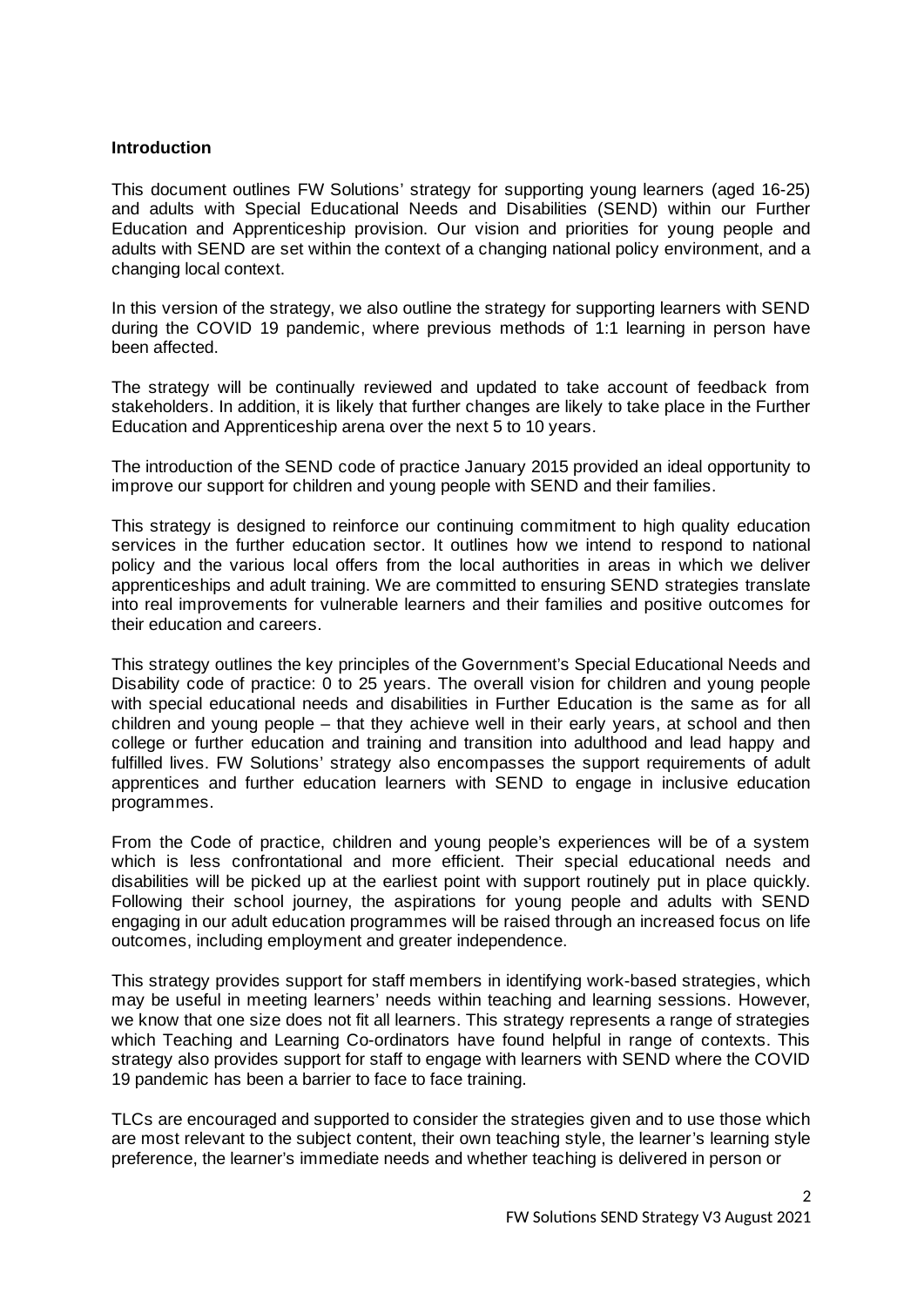# *Learners with learning difficulties may have:*

- $\triangleright$  difficulty acquiring basic literacy and numeracy skills
- $\blacktriangleright$  their speech and language development may be delayed in comparison to their peers
- learners with learning difficulties will acquire and retain new concepts and ideas ➢ slowly

Learning disabilities look very different from one person to another. A person may struggle with reading and spelling, while another person loves to read but can't understand maths, while another person may have difficulty understanding what others are saying or communicating out loud.

### *Common types of learning disabilities:*

- ➢ *Dyslexia* Difficulty with reading problems reading, writing, spelling, speaking
- *Dyscalculia* Difficulty with maths problems doing maths problems, understanding ➢ time, using money
- *Dysgraphia* Difficulty with writing problems with handwriting, spelling, organizing ➢ ideas
- *Dyspraxia* (Sensory Integration Disorder) Difficulty with fine motor skills problems ➢ with hand-eye coordination, balance, manual dexterity
- *Dysphasia/Aphasia* Difficulty with language problems understanding spoken ➢ language, poor reading comprehension
- *Visual Processing Disorder* Difficulty interpreting visual information problems ➢ with reading, maths, maps, charts, symbols, pictures

Difficulty in an education or work environment, like those experienced by apprentices, does not always stem from a learning disability. FW Solutions recognises that anxiety, depression, stressful events, emotional trauma, and other conditions affecting concentration can make learning more of a challenge. In addition, ADHD and autism sometimes co-occur and can be linked with Special Educational Needs and Disabilities.

- **ADHD** Attention deficit hyperactivity disorder (ADHD), while not considered a learning disability, can certainly disrupt learning. A person with ADHD often has problems sitting still, staying focused, following instructions, staying organized, and completing coursework.
- *Autism* Difficulty mastering certain academic skills can stem from pervasive ➢ developmental disorders such as autism and Asperger's syndrome. People with autism spectrum disorders may have trouble communicating, reading body language, learning basic skills, making friends, and making eye contact.

### *Strategies for FW Solutions' teaching and learning practice:*

- ► ensure that lesson resources, written text and spoken language is appropriately differentiated to take into account the learner's learning difficulties
- $\triangleright$  break curriculums and lessons down into small steps
- recognise where remote/online learning is not effective for the learner and re-evaluate ➢ strategies to ensure the learner remains engaged and on target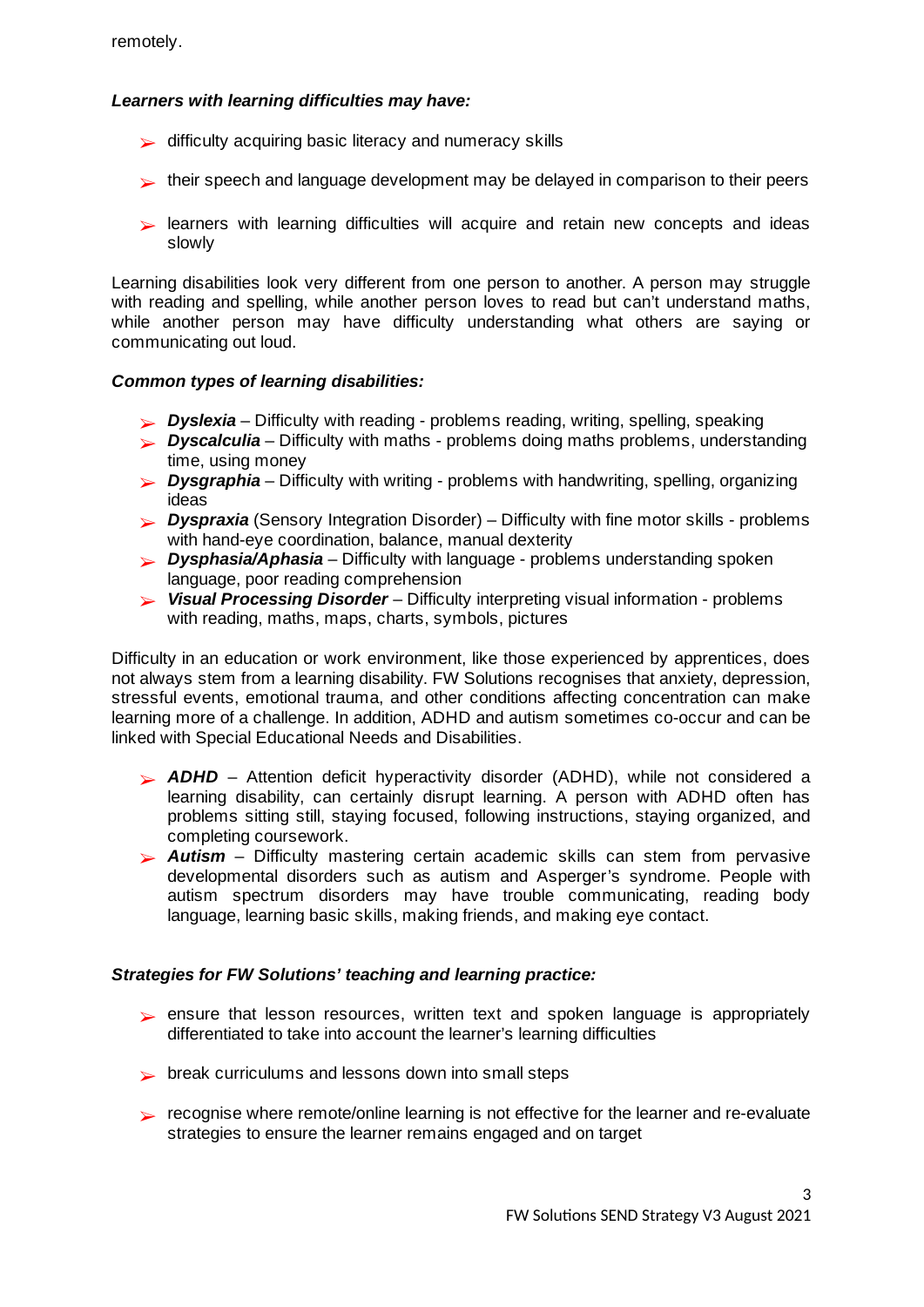- $\blacktriangleright$  link teaching to specific areas of job role or life experiences
- ➢ ensure that key concepts and vocabulary are constantly recalled and reused
- differentiate the use of teaching and assessment and encourage the learner to ➢ present their work in a variety of ways
- $\triangleright$  recognise and reinforce effort and success by rewards and praise
- Encourage employers and others involved in work and learning to support the learner ➢ to put their learning in to real life practice and find strategies that work when the TLC is not present in the setting to support them

### *Key features of the SEND code of practice linked to FW Solutions' teaching and assessment of learners with SEND:*

A graduated approach - One of the key aspects of the SEND Code of Practice is the fourstage process of 'assess, plan, do, review'; this is known as a 'graduated approach' to planning for and meeting the needs of young people and adults with SEND. This process may start as soon as concerns are identified before a diagnosis has been finalised. This special educational provision or SEN support should take the form of a four-part cycle through which earlier decisions and actions are revisited, refined and revised with a growing understanding of the learner's needs and of what supports the learner in making good progress and securing good outcomes. The application and results of each step will be different for each young person or adult on a learning programme. The strength of the approach is that it is:

*Flexible* - you can adapt it to any young person or adult learner regardless of their learning programme

*Cumulative* - if you adhere to the approach, understanding and provision will improve.

We have adopted this graduated approach to the teaching and assessment of our learners with SEND.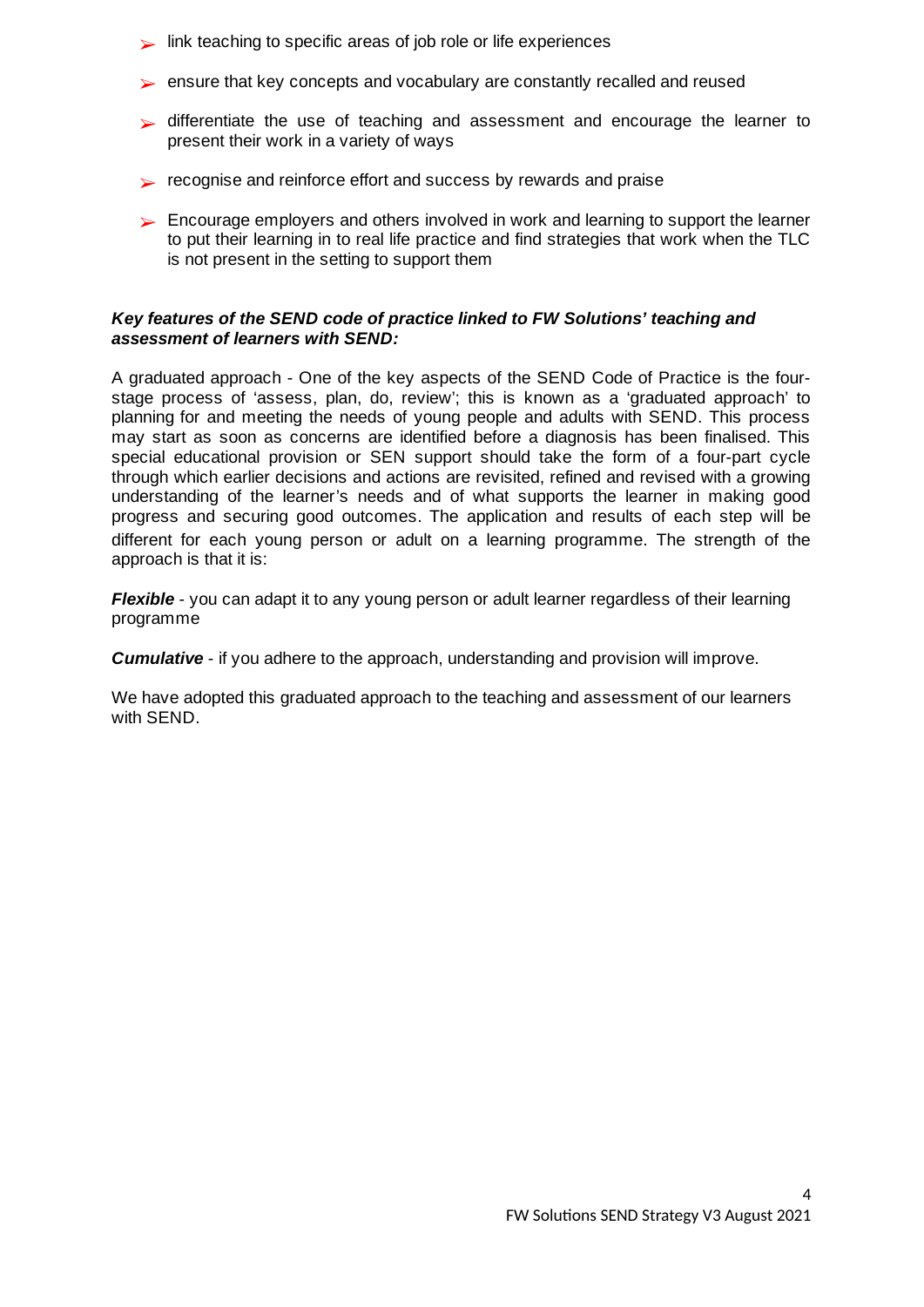### *What is our mission?*

Our mission is to deliver an outstanding learning experience leading to positive outcomes for our learners, employers and in turn our local community and economy. The vision for our learners is to achieve outstanding results that make significant impacts on their lives.